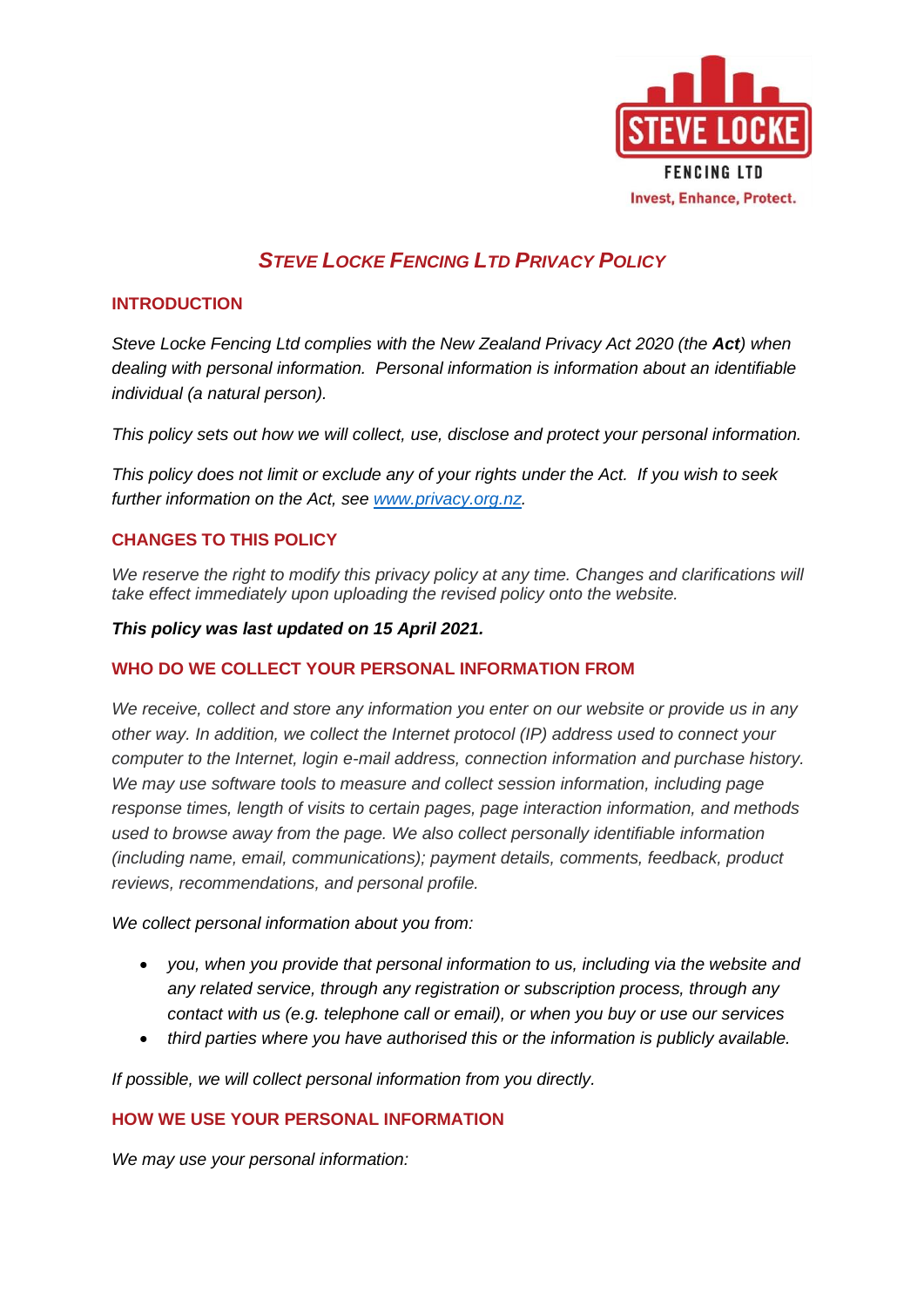- *to verify your identity*
- *to provide services and products to you*
- *to market our services and products to you, including contacting you electronically (e.g. by text or email for this purpose)*
- *to improve the services and products that we provide to you.*
- *to bill you and to collect money that you owe us*
- *to respond to communications from you, including a complaint*
- *to conduct research and statistical analysis (on an anonymised basis)*
- *to protect and/or enforce our legal rights and interests, including defending any claim.*
- *for any other purpose authorised by you or the Act.*

*When you conduct a transaction on our website, as part of the process, we collect personal information you give us such as your name, address and email address. Your personal information will be used for the specific reasons stated above only.*

## **DISCLOSING YOUR PERSONAL INFORMATION**

*We may disclose your personal information to:* 

- *another company within our group*
- *any business that supports our services and products, including any person that hosts or maintains any underlying IT system or data centre that we use to provide the website or other services and products.*
- *a credit reference agency for the purpose of credit checking you*
- *other third parties (for anonymised statistical information)*
- *a person who can require us to supply your personal information (e.g. a regulatory authority)*
- *any other person authorised by the Act or another law (e.g. a law enforcement agency)*
- *any other person authorised by you.*

# **PROTECTING YOUR PERSONAL INFORMATION**

*We will take reasonable steps to keep your personal information safe from loss, unauthorised activity, or other misuse.*

*Our website is hosted on the Wix.com platform. Wix.com provides us with the online platform that allows us to sell our products and services to you. Your data may be stored through Wix.com's data storage, databases and the general Wix.com applications. They store your data on secure servers behind a firewall.*

## **ACCESSING AND CORRECTING YOUR PERSONAL INFORMATION**

*Subject to certain grounds for refusal set out in the Act, you have the right to access your readily retrievable personal information that we hold and to request a correction to your*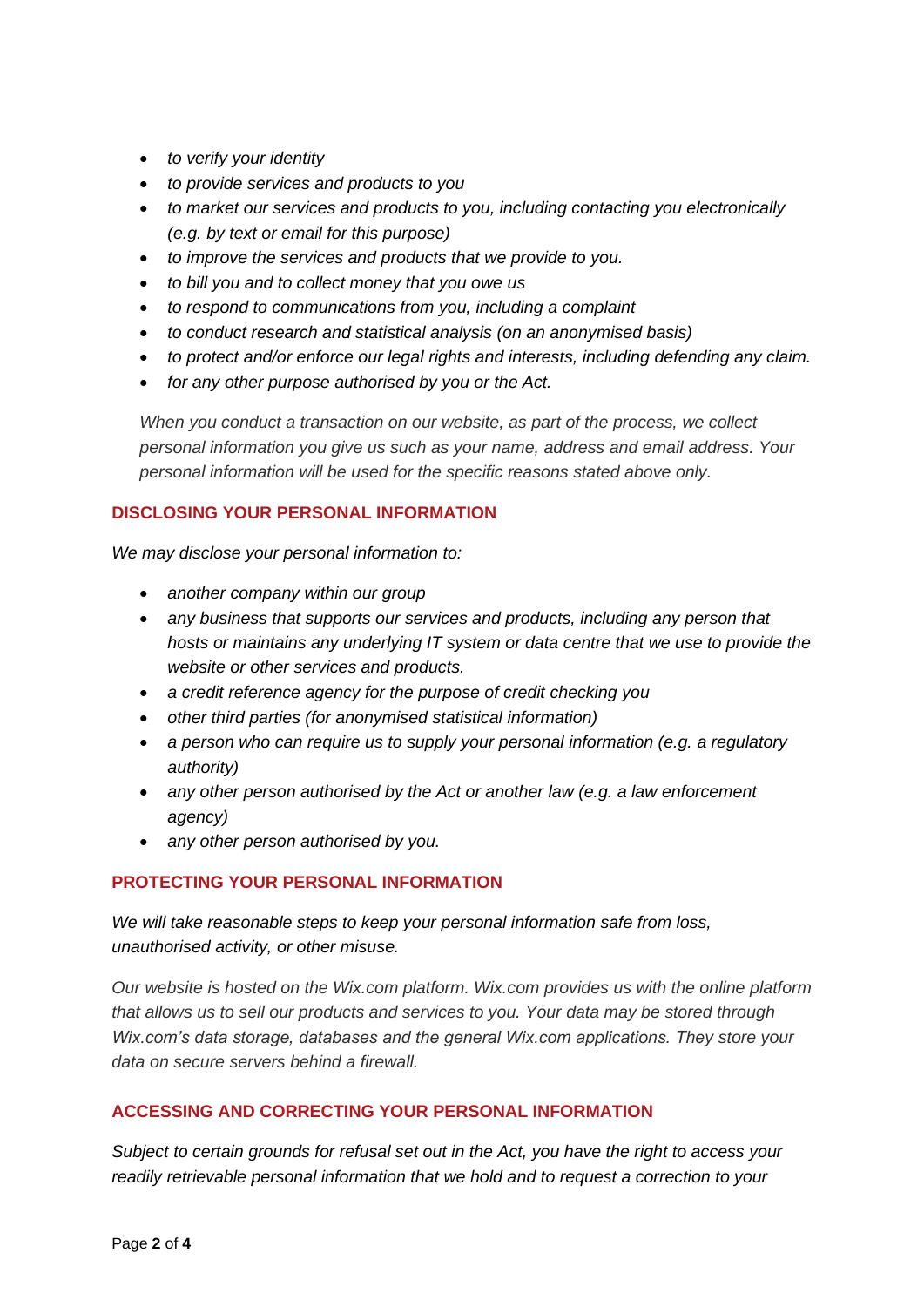*personal information. Before you exercise this right, we will need evidence to confirm that you are the individual to whom the personal information relates.*

*In respect of a request for correction, if we think the correction is reasonable and we are reasonably able to change the personal information, we will make the correction. If we do not make the correction, we will take reasonable steps to note on the personal information that you requested the correction.*

*If you want to exercise either of the above rights, email us at admin@stevelockefencing.co.nz. Your email should provide evidence of who you are and set out the details of your request (e.g. the personal information, or the correction, that you are requesting).*

*We may charge you our reasonable costs of providing to you copies of your personal information or correcting that information.*

## **INTERNET USE**

*While we take reasonable steps to maintain secure internet connections, if you provide us with personal information over the internet, the provision of that information is at your own risk.*

*If you post your personal information on the website's message board, you acknowledge and agree that the information you post is publicly available.*

*If you follow a link on our website to another site, the owner of that site will have its own privacy policy relating to your personal information. We suggest you review that site's privacy policy before you provide personal information.*

## **COOKIES**

*We use cookies to monitor your use of the website. You may disable cookies by changing the settings on your browser, although this may mean that you cannot use all of the features of the website.* 

*Please note: Third-party services, such as Google Analytics or other applications offered through the Wix App Market, place cookies or utilise other tracking technologies through Wix´s services and may have their own policies regarding how they collect and store information. As these are external services, such practices are not covered by our Privacy Policy.*

*[Click here](https://www.allaboutcookies.org/) to be able to see what cookies are used and how to manage them properly.*

*The following links explain how to access cookie settings in various browsers:*

- [Cookie settings in Firefox](http://support.mozilla.com/en-US/kb/Enabling%20and%20disabling%20cookies)
- [Cookie settings in Internet Explorer](https://support.microsoft.com/en-us/help/17442/windows-internet-explorer-delete-manage-cookies)